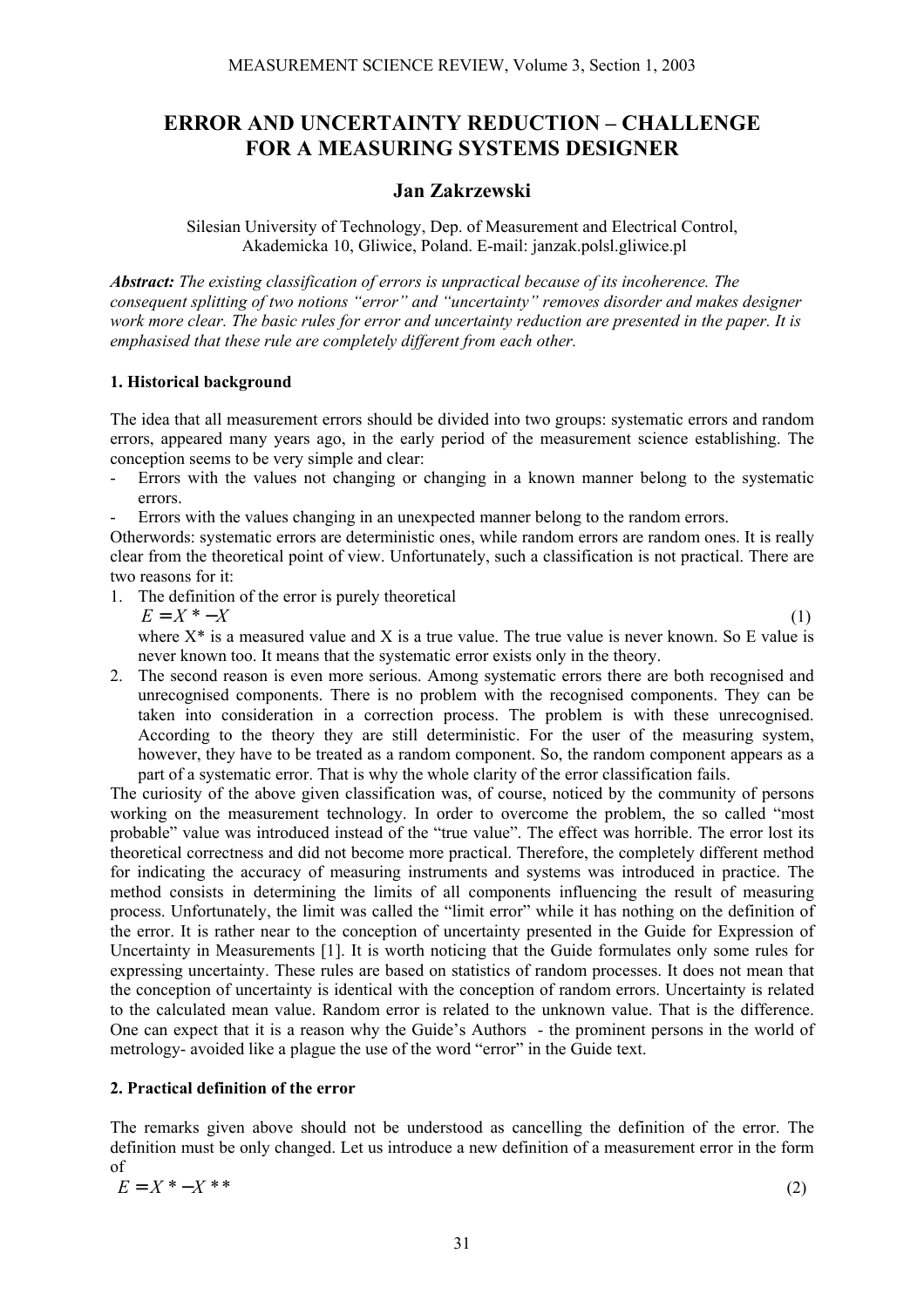where  $X^{**}$  is no longer the "true value" but it is the "better known" value of the measurand. The word "known" has to be underlined in that definition. If we are not able to achieve – by calculation, by calibration or by any other means – this better known value, the error does not exist. In such a case only the uncertainty exists as a representation of our lack of knowledge. According to the definition (2) the error is always deterministic, has no random component and can be used in the measuring practice for introducing the correction factors to the measuring system. Commercially available measuring systems are currently equipped with a lot of hardware and software means for correction. It is the designer who has to find out the error sources, to define their influence and to develop the methods of correction.



Fig.1. Error and uncertainty analysis forms two independent challenges for the measuring system designer. Only a little part of that analysis is to perform by the user.

 The user of the measuring system has normally almost no opportunity to recognise the values of the error. In some cases he is able to calibrate his instrument, and it is his only way for finding the values of the errors. The uncertainty data are much more interesting for the user because they enable him to prepare an uncertainty budget. One can conclude that for the designer both the error and the uncertainty are of the great importance. Error and uncertainty propagation became the key problem in the design of measuring systems. The essential task in that design is to minimise the propagation

coefficients. There exist a lot of methods to do it, but only two of them are common for errors and uncertainties. They consist in:

- 1. Finding such a principle of operation which is not affected by the influence variables. It is almost unrealistic method.
- 2. Not allowing the variables to influence the sensitive parts of the measuring system by screening, thermal insulation, vibration dumping etc.

All other methods for lowering the propagation coefficients are different for error propagation and for uncertainty propagation. Structural methods are effective for minimising error propagation. Their effectiveness for minimising uncertainty propagation is much lower, if any.

#### **3. Structural methods for error reduction**

In order to facilitate the considerations the transfer function of the sensor or transducer is reduced to the linear form with only one influence variable ∆*V* causing the error.

$$
Y_l = SX + W\Delta V + kX\Delta V \tag{3}
$$

where *X* and *Y<sub>1</sub>* are the input (measured) and output quantities, respectively,  $\Delta V$  is the influenced variable, *S* is the transducer sensitivity, *W* and *k* represent the propagation factors for the additive and multiplicative part of the error, respectively.

Structural methods are based on the error compensation principle. The placement of the compensating elements depends on the structure. The principal structures used in measuring systems are: Linear (cascade) (Fig.2A), differential (Fig. 2B) and ratiometric (relative) (Fig.2C).

The transfer function of the compensator in a linear structure is presented as

$$
Y = S_k Y_1 + W_k \Delta V + k_k Y_1 \Delta V, \tag{4}
$$

where  $S_k$ ,  $W_k$  i  $k_k$  are the compensator sensitivity to the input variable, the additive and multiplicative error, respectively. Then

$$
Y = S_k S X + W_k \Delta V + S_k W \Delta V + k_k S X \Delta V + S_k k X \Delta V + k_k W \Delta V^2 + k_k K \Delta V^2. \tag{5}
$$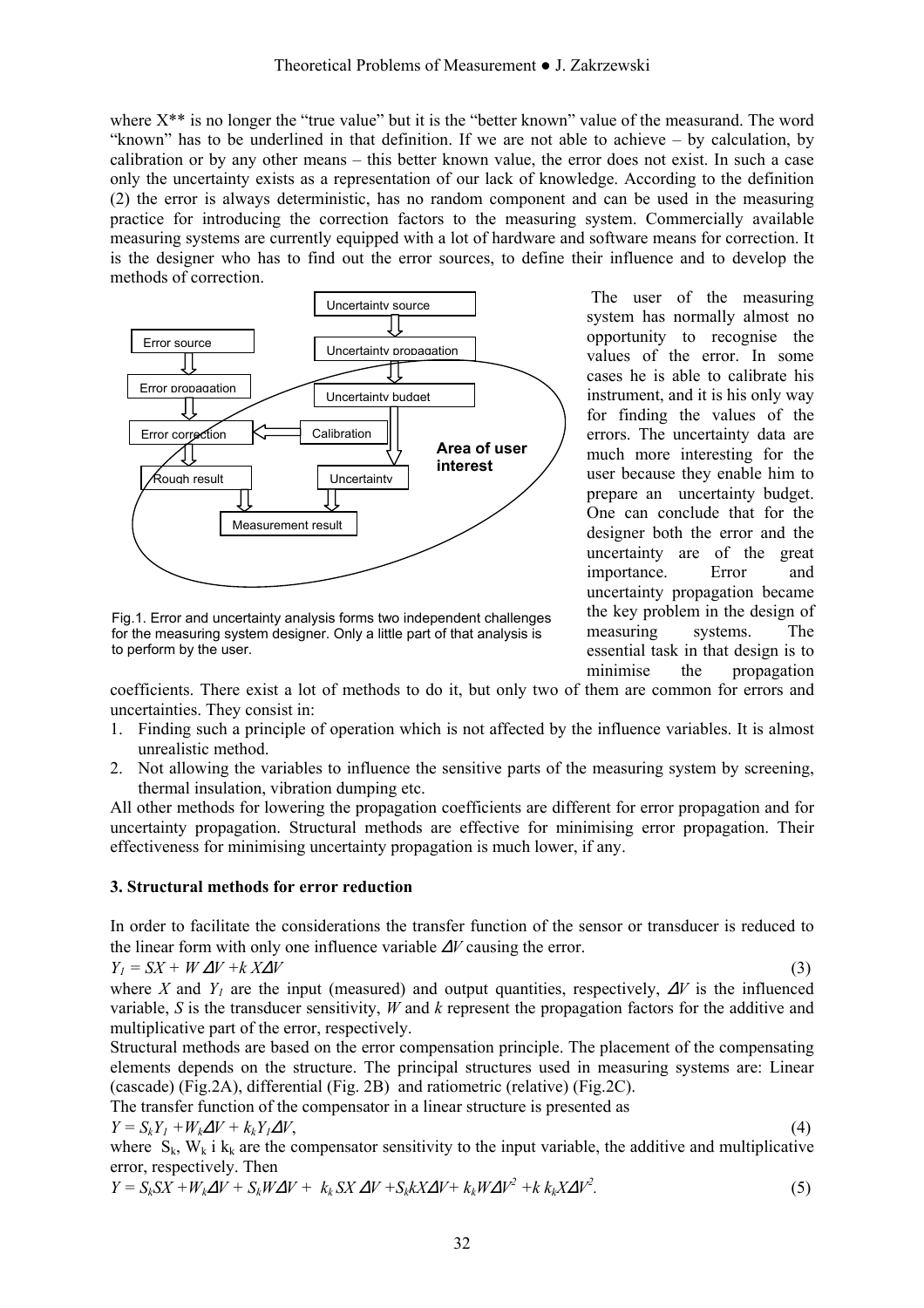For compensation of both additive and multiplicative errors two equations have to be fulfilled

error correction.

because  $X = 0$ . Then:

compensation when

Then

simultaneously:  $\frac{B_k}{A} = -\frac{B}{A}$  and  $\frac{W_k}{A} = -W$ 

compensator transfer function is reduced to

operating in opposite directions are used.

*k S*

*k*

*k S*

which is hard to achieve in practice. Such a structure was used in the past. Now it is rather replaced by the numerical

On the contrary, the differential structure has many advantages and is widely used. According to Fig. 2B the

 $Y_2 = W_k \Delta V,$  (7)

 $Y = SX + (W_1 - W_k) \Delta V + kX\Delta V,$  (8) which indicates the opportunity for additive error

 $W_1 = W_k$  (9) and no possibility for mutiplicative error compensation. The same conclusion may be drawn from analysis of the structure presented in Fig.  $2B_1$  where two identical sensors

 $Y_1 = SX + W\Delta V + kX\Delta V$  (10)  $Y_2 = -SX + W\Delta V - kX\Delta V.$  (11)

 $Y = 2SX + 2kX\Delta V$  ... (12) The most perspective is ratiometric structure (Fig. 2C). It has not been used before because of the difficulties in analog realisation of quotients. Today's measuring systems enable numerical dividing. Analysing two sensors with

 $Y_l = S_l X + W_l \Delta V + k_l X \Delta V$  (13)  $Y_2 = S_2 X_0 + W_2 \Delta V + k_2 X_0 \Delta V$  (14) and assuming additionally the absence of additive errors

*S and*  $\frac{W}{Z}$ 

*k k*

 $\frac{k}{k} = -\frac{0}{l}$  and  $\frac{W_k}{g} = -W$  (6)









Fig.2. Basic structures for error compensation

$$
y = \frac{X}{X_0} \frac{S_1 + k_1 \Delta V}{S_2 + k_2 \Delta V}.
$$
\n(15)

When the both sensors are identical then

$$
\frac{S_1}{k_1} = \frac{S_2}{k_2} \tag{16}
$$

transfer functions

 $(W_1 = W_2 = 0)$  one obtains

and the multiplicative error is eliminated. When the additive error appears ( $W_1 \neq W_2 \neq 0$ ) the structure becomes more complicated, and some additional but realistic assumptions should be made: *W V*

$$
\frac{W_2 \Delta V}{X_0} << S_2, \quad \text{and} \quad k_2 \Delta V << S_2 \quad \text{then} \tag{17}
$$

$$
y = \frac{S_1}{S_2} \frac{X}{X_0} + \left(\frac{W_1}{S_2 X_0} - \frac{S_1 W_2}{S_2^2 X_0^2} X\right) \Delta V + \frac{S_1}{S_2} \frac{X}{X_0} \left(\frac{k_1}{S_1} - \frac{k_2}{S_2}\right) \Delta V,
$$
\n(18)

so neither additive nor multiplicative errors are cancelled, however, they are strongly reduced. Taking into account the identity of the sensors  $S_1 = S_2 = S$  *and*  $W_1 = W_2 = W$  the both errors are equal to zero only when  $X = X_0$ 

$$
y = \frac{X}{X_0} + \frac{W}{SX_0} \left(1 - \frac{X}{X_0}\right) \Delta V \tag{19}
$$

33

More detailed considerations dealing with the error propagation are presented in [2]